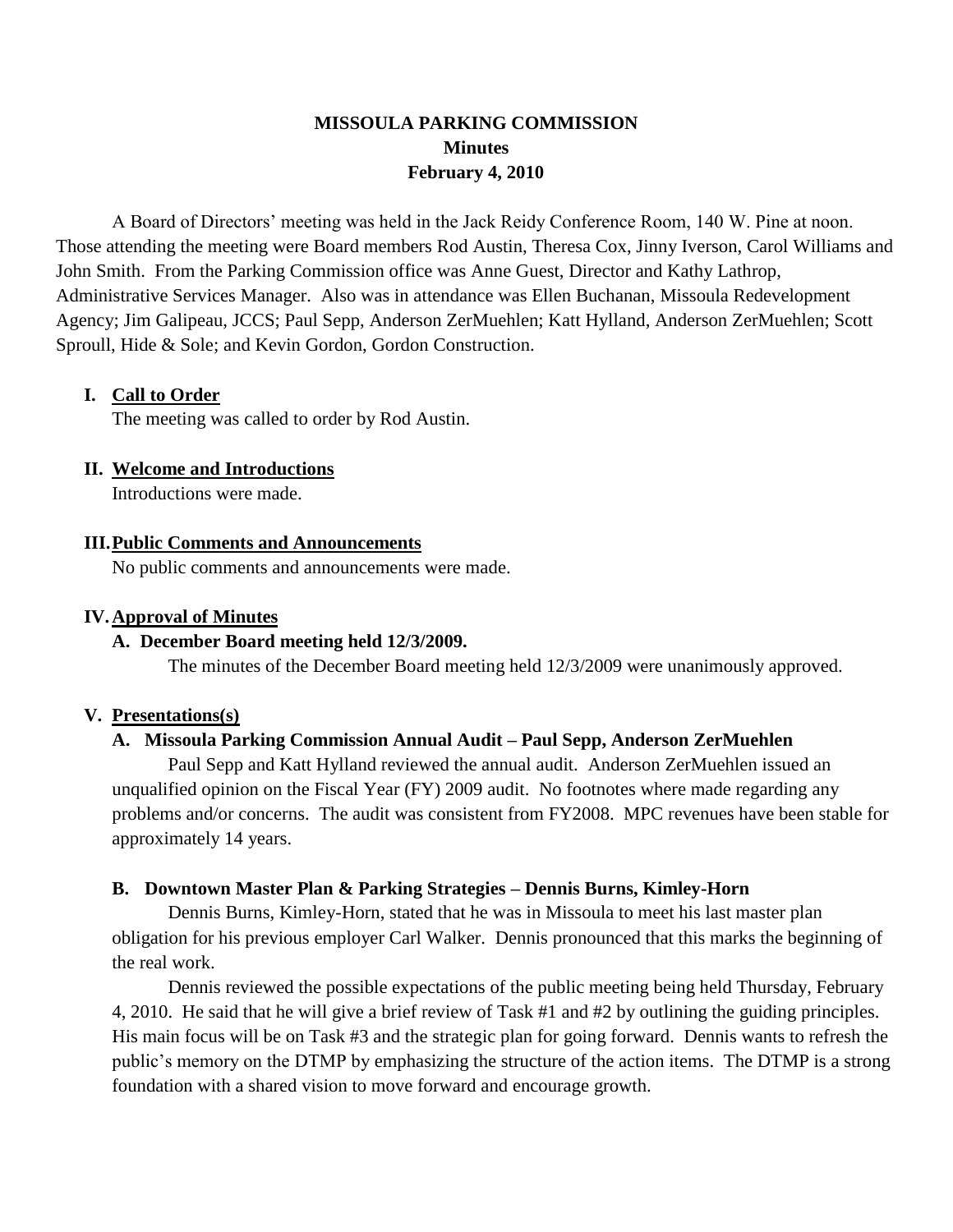Dennis stated that the 9 primary action categories are the consultant's recommendations. The BOD should take that under advisement as the times and economics of Missoula changes. He said that it is important to prioritize the action categories with public involvement.

Dennis brought up the action category of adjusting parking rates and fines. He said that is risking to base building program on fees.

Dennis advised the BOD of the ripple effects in decision making. He said that it is important to look at all angles and the future before implementing an action plan.

### **VI. Action Items – None**

#### **VII. Non-action Items**

#### **A. New Business**

#### **1. Parking Advisory Committee (PAC) – Anne Guest**

Anne announced that the PAC held their first meeting Tuesday, January 26, 2010. The meeting was well attended. The agenda of the first meeting was to layout their purpose. The BOD will seek the PAC's input and work on their recommendations. The PAC is a fluid group however they are still seeking individuals to represent a downtown developer and resident and the Residential Parking Program (RPP) when necessary.

The BOD members were invited to attend the meetings if time allow in their schedules. A joint meeting between the two groups will be planned for the near future so that they can get to know each other.

#### **B. Old Business**

#### **1. Front Street Parking Structure Update – Ellen Buchanan**

Ellen reported that negotiations with Holiday Inn are ongoing. Progress is on hold waiting for **TOM** to return from his vacation. It was reiterated that Holiday Inn keeps adding and changing the language in the contract.

#### **2. Downtown Master Plan Update – Rod Austin**

Rod stated that the Implementation Committee is working hard on the DTMP. Last month's meeting involved a report on infrastructure. The basic plan is in place and implementation can start.

Currently the committee is testing three projects. However, to proceed funding is necessary. They are looking at a downtown fixed route street car, Bitterroot rail route and an overall lighting district.

## **3. MPC Strategic Planning Update – Anne Guest**

No discussion was made at the meeting.

#### **VIII. Director's Report**